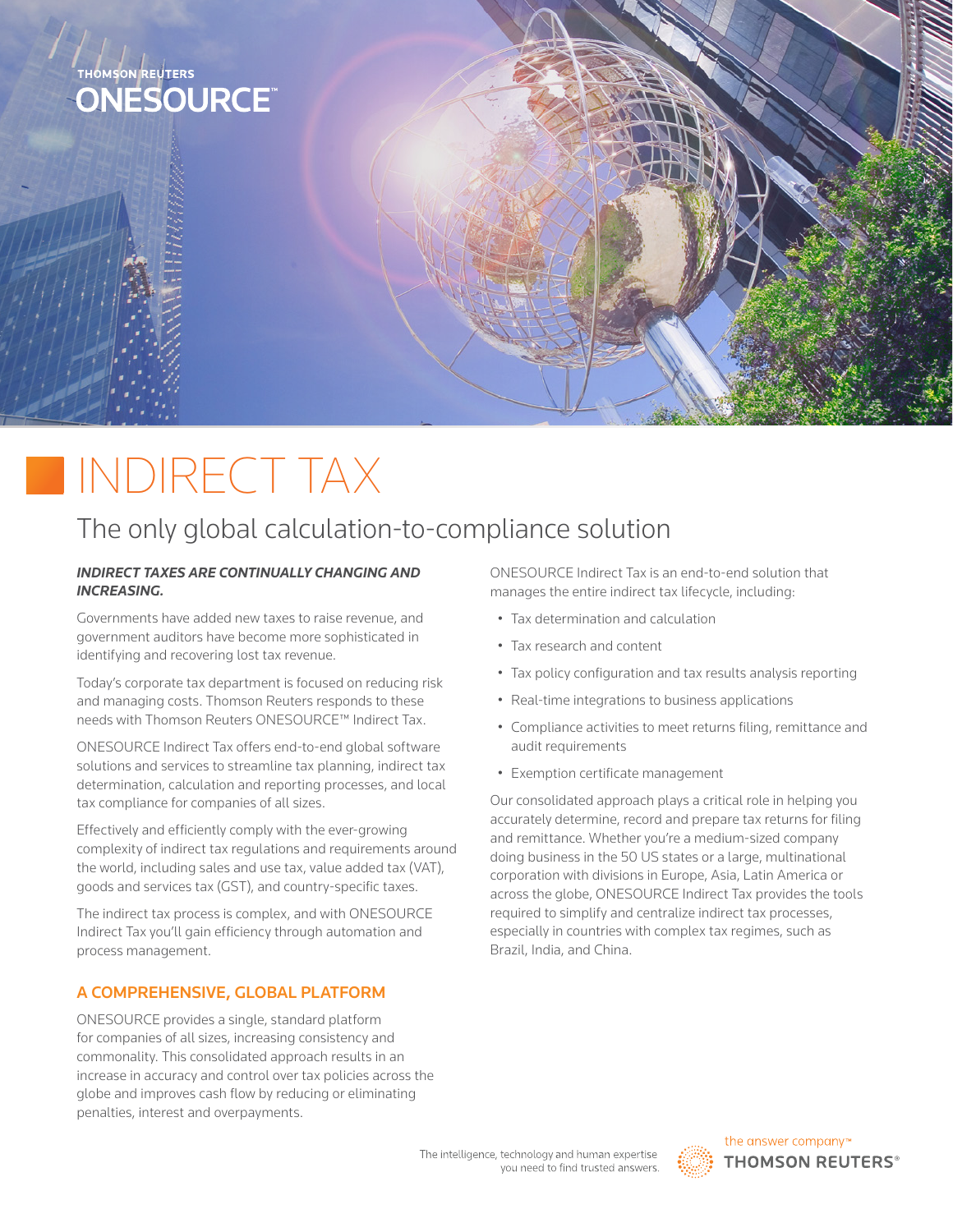#### OUR PATENTED TECHNOLOGY

We're transforming technology with our patented universal tax determination engine. This is the only patented technology available for managing the determination of sales, use, valued-added, goods and services, and other specialty types of indirect taxes.

Customers worldwide have benefited from this groundbreaking approach, because many companies with various indirect tax types and multiple ERP systems had little choice but to implement siloed, error-prone tax determination systems that put them at risk for audit and the potential for incurring compliance penalties. With ONESOURCE Indirect Tax determination technology, tax departments can eliminate data silos for highly efficient tax compliance at a lower total cost of ownership, significantly improving accuracy for the overall indirect tax lifecycle and the way they do business.

Additionally, the ONESOURCE Indirect Tax architecture is built on industry-standard JEE technology and state-of-the art object-oriented design principles that deliver optimized performance, reliability, interoperability, scalability and security. The ONESOURCE Indirect Tax database stores all data, including company and tax policy configurations, transaction data, and global indirect geographies, products, rates and rules.

#### FROM CALCULATION TO COMPLIANCE ONESOURCE INDIRECT TAX DETERMINATION

Thomson Reuters comprehensive, tax-content driven determination and calculation solution covers over 15,000 United States tax jurisdictions, in over 189 countries, delivering automated, on-time, monthly tax updates via our SSAE 16-certified global tax research process. Determination enables companies to consolidate global tax policy in one central location, regardless of the type and location of your financial systems. All enterprise-wide applications can use a single, scalable instance of the application and still deliver business-specific tax policy across multiple business systems.

Our web-based solution integrates with your financial applications in real time or batch and provides unprecedented precision and control of your tax processes. The benefits include:

- Eliminating time-consuming transaction processes
- Certified and fully supported integrations to Oracle and SAP, as well as other ERP and billing systems or custom integrations
- Fully integrated reporting tool for reconciliation, tax return preparation and compliance, or audit reporting, giving tax departments a crystal-clear view of how transactional tax data is determined and calculated
- Reduction in expensive compliance costs, potential penalties and interest
- Eliminating errors associated with over-assessing or underassessing tax
- Eliminating the need to train non-tax professionals on tax policies
- Enables tax professional control of your company's tax policy updates instead of depending on IT



Thomson Reuters Indirect Tax Determination

#### ONESOURCE INDIRECT TAX COMPLIANCE

Thomson Reuters ONESOURCE™ Indirect Tax compliance software is a comprehensive, web-based, sales and use tax, VAT, and GST compliance solution. It enables you to reduce the time and cost required to complete your indirect tax compliance obligations.

#### *Sales and Use Tax*

The sales and use tax compliance software gives preparers expanded access and flexibility, ease of use, greater accuracy, improved efficiency and reduced risk. You'll benefit from:

- Anywhere, anytime access as long as you have the Internet
- Automatic monthly updates, including tax forms and rates
- Over 750 state and local returns covering the U.S., Canada and Puerto Rico
- Electronic filing available in 27 states, with additional states being added
- The elimination of IT hardware or software maintenance
- Reduced raw data manipulation
- Increased data adjustment capabilities
- Multiple years of data available with certified security controls

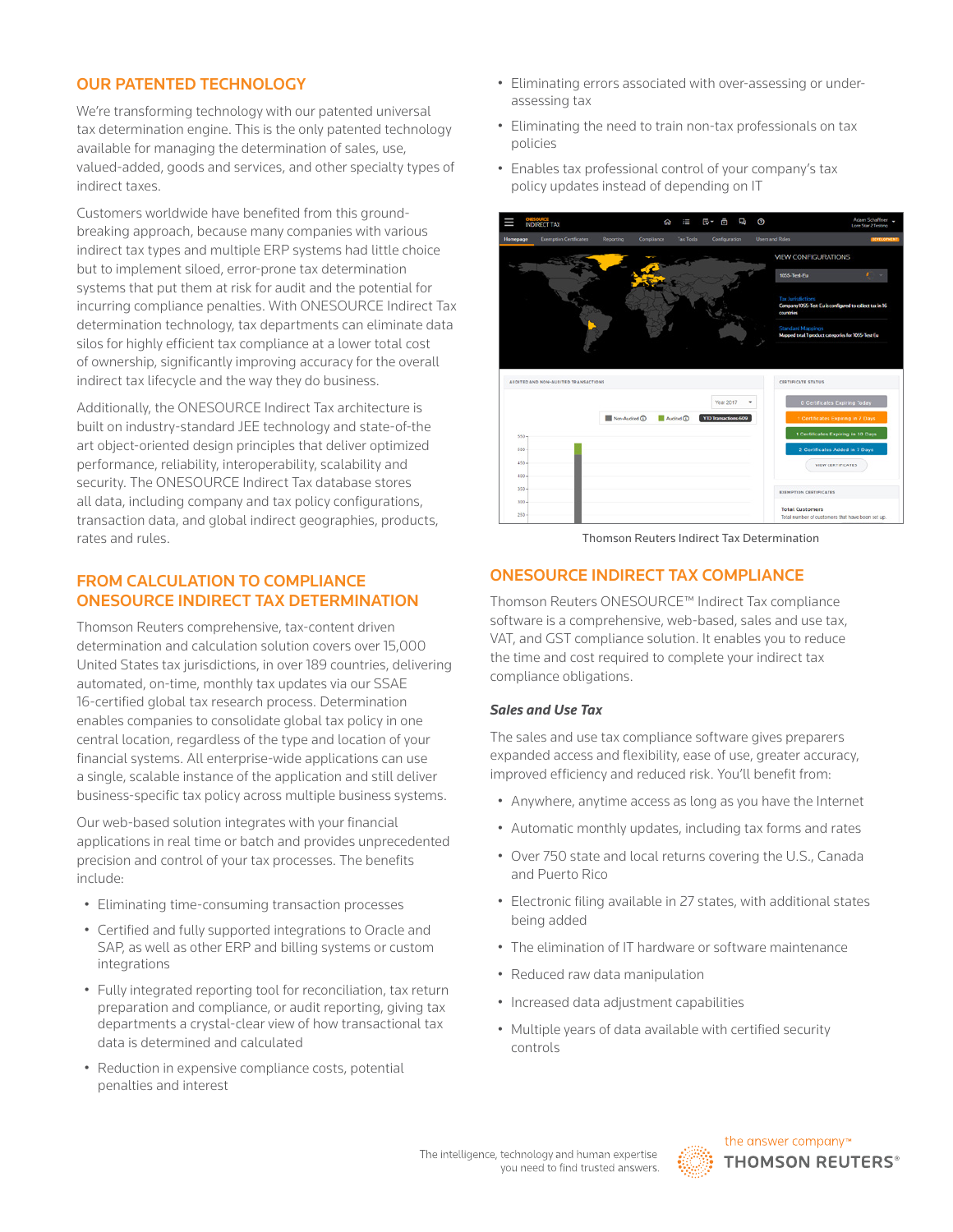Prepare your tax returns with the flexible data sourcing capabilities that accommodate virtually any type of data. ONESOURCE Indirect Tax compliance software offers numerous forward and back calculation methods to determine returns from gross, exempt, taxable and/or tax amounts, depending on your preference.

Import the way that works best for your company. Once the source data is entered into the system, you can automatically compute and populate returns so they are ready for review and filing.

#### *VAT and GST*

ONESOURCE Indirect Tax Compliance accommodates your distinct VAT and GST compliance requirements. It maintains up-to-date content and tracks key changes in tax regimes across multiple jurisdictions. As with all our indirect tax solutions, ONESOURCE Indirect Tax Compliance automates data collection and entry in a number of ways to help ensure data integrity from numerous data sources.



Thomson Reuters Indirect Tax Compliance

ONESOURCE Indirect Tax Compliance gives you ultimate control over your compliance process by:

- Automating the production of indirect tax returns and filings, in English and local languages, allowing standardization across your business globally
- Importing data from existing ERP systems for transactional and consolidated filings
- Ability to manage data issues from legacy ERP systems and functionality to manage exchange rates and other complexities
- Providing risk management controls across all functions, enabling review and sign off processes, and permitting audited manual adjustments
- Preparing Intrastat, ESL and EPL listings and other local supplementary filings, producing submittable files where allowable
- Providing comprehensive data analysis and standard or business custom interrogation checking, allowing confidence in data integrity
- Enabling partial exemption capabilities to automate complex partial exemption processes, including a group management, standard and special method capability and reallocation functionality

### ONESOURCE INDIRECT TAX CERTIFICATE MANAGER

Thomson Reuters ONESOURCE™ Indirect Tax Certificate Manager empowers organizations to efficiently manage the burdensome process of the exemption certificate lifecycle. This solution, available for deployment on-premise or in the cloud, enables you to control the entire exemption certificate management process and provides efficiencies to reduce operating costs, mitigate risks and increase accuracy. Your information is always safe and readily accessible. Most important, the exemption certificate data is integrated with ONESOURCE Indirect Tax Determination. Key features include:

- The collection, storage, and tracking of all certificates
- Access to certificates in seconds with the robust search engine
- Displaying or printing exemption certificates as needed
- The elimination of expired, rejected and misplaced certificates
- Support of drop ship certificates

#### **SERVICES**

#### *Consulting Services*

Our professional services team of indirect tax experts provides global consulting and implementation services for all the stages of a sales and use and VAT implementation project to ensure your company's overall success. We provide services for:

- Standard ERP integrations and custom financial application integrations
- Enterprise architecture design and installationQuality tax policy reviews of technical architecture and configuration
- Partner-led services support such as nexus determination and user acceptance testing

Choose from our standard consulting services or customize to suit your needs. Services can begin as early as requirements sign-off, and can extend until your project goes live, through post implementation.